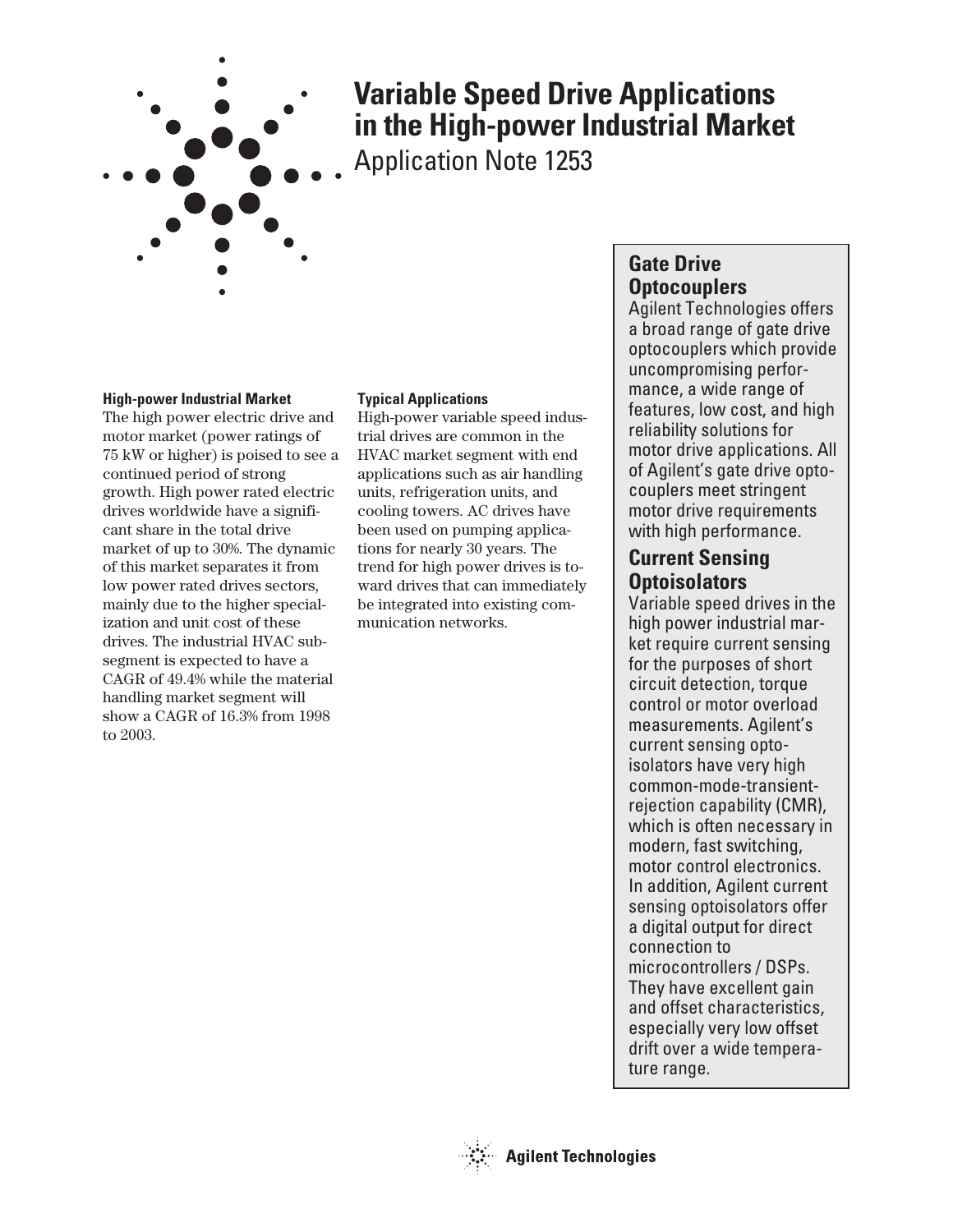# **Main Components of a Variable Speed Drive**

A typical driver and power control system of variable speed motors comprises three main elements:

- (1) microcontroller/DSP
- (2) gate driver optoisolator and
- (3) insulated gate bipolar transistor (IGBT).

#### **1. Microcontroller / DSP**

High performance motor drives require precision timing for turning on and off the power devices on the drives. The DSP processing of speed advantage compared to microcontrollers allows multiple peripheral component inputs to be processed simultaneously. The high degree of integration and low pin counts of DSP devices over microcontrollers saves overall system development costs, maintains ease-of-use, and ensures the reliability of end applications. With each generation of DSP more and more useful peripherals are increasing functionality and reducing the overall system cost.

#### **2. Gate Drive Optocouplers**

Optocouplers have been extensively used to isolate delicate, low-power and expensive electronic components from high-power circuits. In addition, optocouplers provide an excellent means of interfacing circuits with high voltage potential difference while reducing noise and interference. Specifically, optocouplers are optimized to provide high-output sourcing and sinking capabilities to drive inverters.

# **3. IGBTs**

The most recent advances in drive technology have gone hand in hand with improvement in both size and performance of power switching devices known as insulated gate bipolar transistors. Ideal for low level signal to power control, motor drives use IGBTs to provide fast, accurate operation, electronic signals to the motor, and quiet operation.

#### **For Further Details:**

More specific information is available on the Agilent Optocoupler web site:

www.agilent.com/view/ optocouplers

### **Related Information on Agilent Variable Speed Drive Components:**

- *"Optocouplers for Variable Speed Motor Control Electronics in Consumer Applications"*
- AN1254, *"Variable Speed Drives in Low Power Industrial Applications"*
- AN1252, *"Variable Speed Drives in the Consumer Market"*
- Product selection guide for Gate Drive and Current Sense Couplers including IGBTs for variable Speed Drives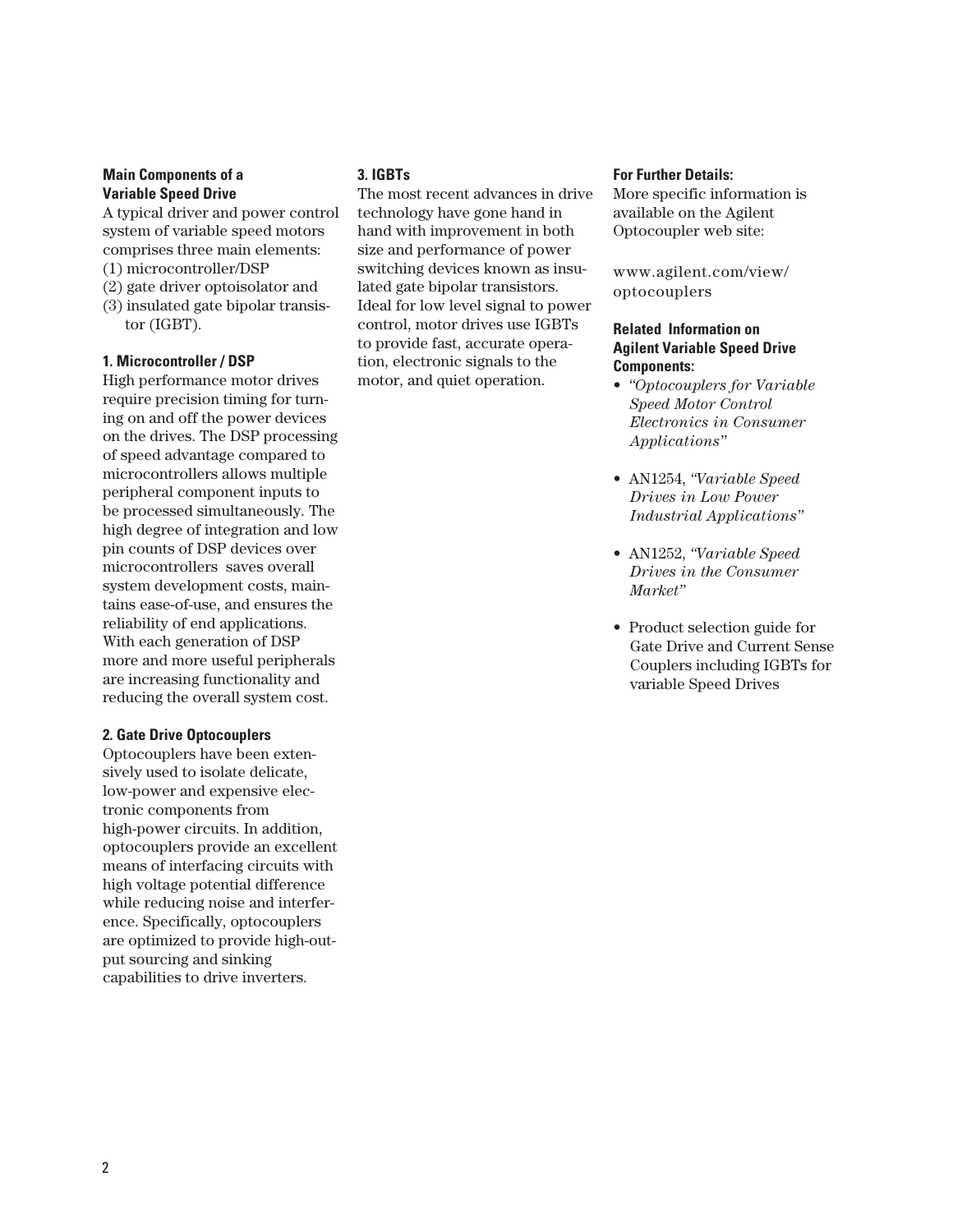# **Recommended Products**

| <b>Agilent Gate Drive</b><br><b>Optocoupler Device</b> | <b>HCPL-316J</b>       | <b>HCPL-J312</b>       | <b>HCNW-3120</b>        | <b>HCPL-3120</b>       |
|--------------------------------------------------------|------------------------|------------------------|-------------------------|------------------------|
| Min. Peak Output Current                               | 2 A                    | 2 A                    | 2 A                     | 2 A                    |
| Min. CMR                                               | $15$ kV / $\mu$ s      | $15$ kV / $\mu$ s      | $15$ kV / $\mu$ s       | $15$ kV / $\mu$ s      |
| Max. Propagation Delay                                 | $0.5 \,\mathrm{us}$    | $0.5 \mu s$            | $0.5 \mu s$             | $0.5 \mu s$            |
| UVLO (*) / FAULT                                       | Yes / Yes              | Yes / No               | Yes / No                | Yes / No               |
| Package Type                                           | $SO-16$                | DIP <sub>8</sub>       | 8 Pin Widebody          | DIP <sub>8</sub>       |
| IEC/EN/DIN EN60747-5-2                                 | 891 $V_{\text{peak}}/$ | 891 $V_{\text{peak}}/$ | 1414 $V_{\text{peak}}/$ | 630 $V_{\text{peak}}/$ |
| $[Vform] / UL [Viso]$                                  | 3750 $V_{\rm rms}$     | 3750 $V_{\rm rms}$     | 5000 $V_{rms}$          | 3750 $V_{rms}$ (**)    |

(\*) Under Voltage Lockout

(\*\*) Option 060 required

| <b>Recommended</b><br><b>IGBT Devices</b> | <b>Recommended</b><br><b>Supplier</b> | $BV_{CES}$ (min.) | $\mathsf{Ic} \otimes 100^\circ \mathsf{C}$ | Package             | T.J, T <sub>STG</sub>     |
|-------------------------------------------|---------------------------------------|-------------------|--------------------------------------------|---------------------|---------------------------|
| IRG4PH40KD                                | International Rectifier               | 1200 V            | 15A                                        | T0-247AC            | $-55$ to $+150^{\circ}$ C |
| SGL25N120RUFD                             | Fairchild                             | 1200 V            | 25A                                        | T <sub>0</sub> -264 | $-55$ to $+150^{\circ}$ C |
| <b>BUP313D</b>                            | Infineon                              | 1200 V            | 20 A $(*)$                                 | T0-218AB            | $-55$ to $+150^{\circ}$ C |

(\*) Specified in the data sheet for  $T = 90^{\circ}$ C Note: Data subject to change

| <b>Agilent Current</b><br><b>Sensing Device</b> | <b>Package Type</b> | <b>Gain Tolerance</b> | <b>Nonlinearity</b> | VDE 0884 $[Vi_{\text{form}}]$ / UL $[Viso]$ |
|-------------------------------------------------|---------------------|-----------------------|---------------------|---------------------------------------------|
| HCPL-788J                                       | $SD-16$             | 5%                    | $0.4\%$             | 891 $V_{\rm peak}$ / 3750 $V_{\rm rms}$     |